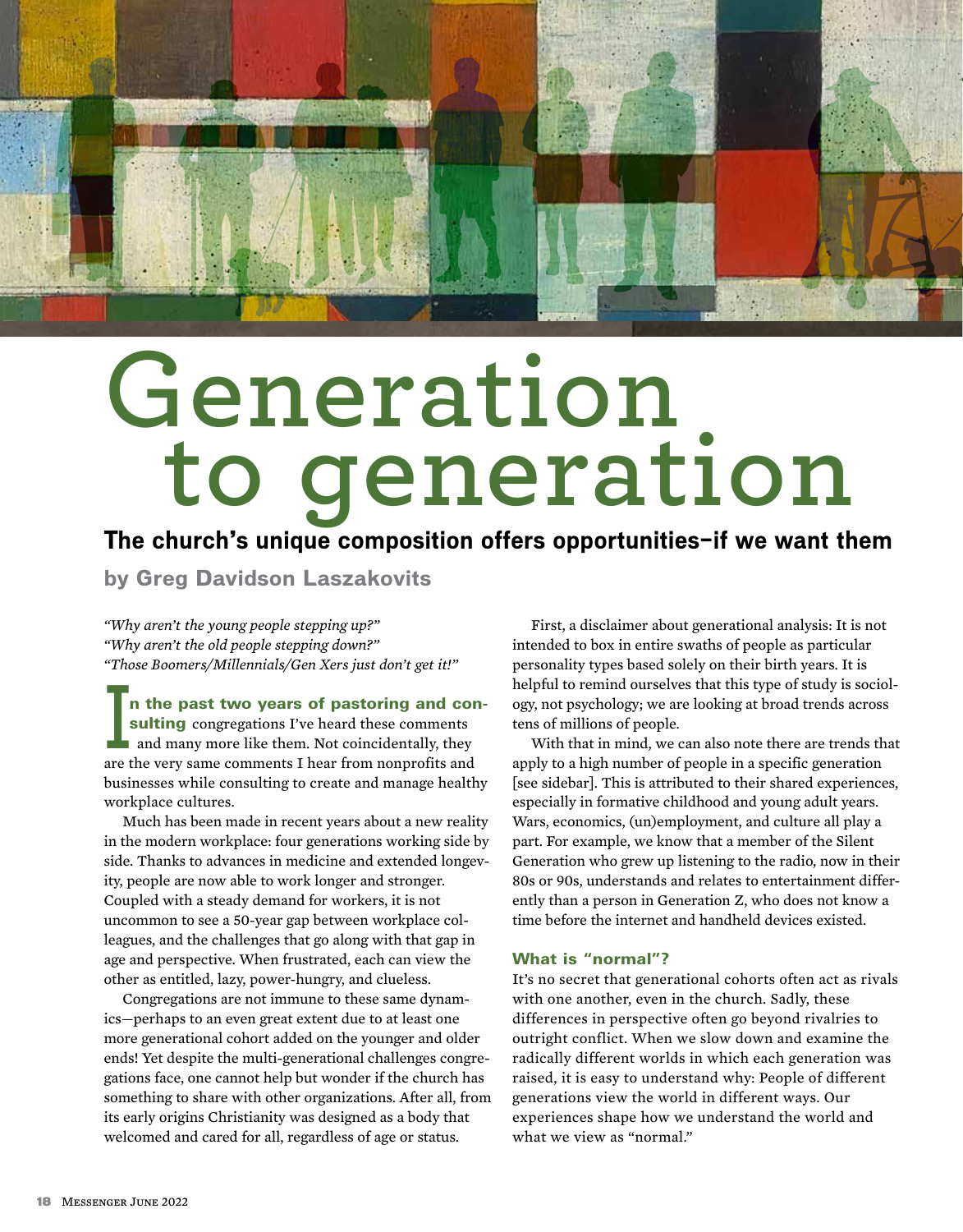

For example, Generation Z (born 1997-2012) does not remember a time before hand-held devices, and business apps on those devices. They wonder why on earth an old fogey like me would ever physically walk into a bank when virtually all banking can now be done virtually. It is normal, comfortable, and convenient for them to do their banking from their device. On the other hand, I still remember the satisfaction and safety of seeing my deposit registered on a little piece of paper that I could tuck into my checkbook. That was normal for me. (Full disclosure: I think they're right, and I'm slowly making the change)

How we go about our personal banking is one thing. But what about when we need to make decisions together as the world changes around us? In our congregational communities, how do we come together about how to worship (is it okay for a "member" to participate solely online?), use the church building (can the day care use the sanctuary for an art class?), or organize ourselves (in person under a complex organizational structure using Robert's Rules of Order, or a Zoom gathering with minutes on Slack, the budget on a Google Sheet, side conversations happening via text, and simple decision-making?).

It's easy to see how intergenerational conflict might arise when questions like these come up. Each of these not-so-hypotheticals questions how we view the world, solve problems, and envision the future. What do we do when versions of "normal" include two, three, or even four different perspectives?

One congregation I worked with couldn't figure out why "no young people want to serve on the church leadership team." Some comments trended even more negatively as loyalty, commitment to service, and work ethic were scrutinized. Then we started examining what was "normal." For the Silent and Baby Boomer generations, church leadership

positions were considered prestigious positions that served the church and had taught them valuable life and leadership skills in their young adult and middle years. That was their "normal." The younger generations felt their disapproval and felt guilty, angry, and some disillusionment with the congregation. So we got curious.

A basic study showed us that the number of vacant positions was numerically overwhelming for younger generational cohorts because the governance structure was built when the congregation was much larger. We also discovered that the calling process presumed people already knew the importance and value of serving the congregation but did not communicate that to potential leaders.

The last, and most important, information gathered was insight into the lives of several young families. In sum, rising college costs left many of the families with educational debt to the extent that two jobs were necessary to support their family and service their debt. This also meant that some of them would have to hire childcare to attend evening, in-person meetings. Not only would serving on these committees cost these families time away from their families—from whom they had already been away all day—but it would also cost them money. In sum, it was a very big ask.

As this information came forward, the entire conversation changed. Generations began to understand one another's "normal," as well as their hopes, dreams, and challenges. Finding solutions to these challenges was not easy, but we were able to find success through an improved calling process, greater flexibility in meeting, and improved focus (read: shorter) at meetings.

How did we create the environment where these problems could be solved? Here are three habits every organization can adopt to overcome generational differences and maximize each generation's strengths.

**Generations began to understand one another's "normal," as well as their hopes, dreams, and challenges.**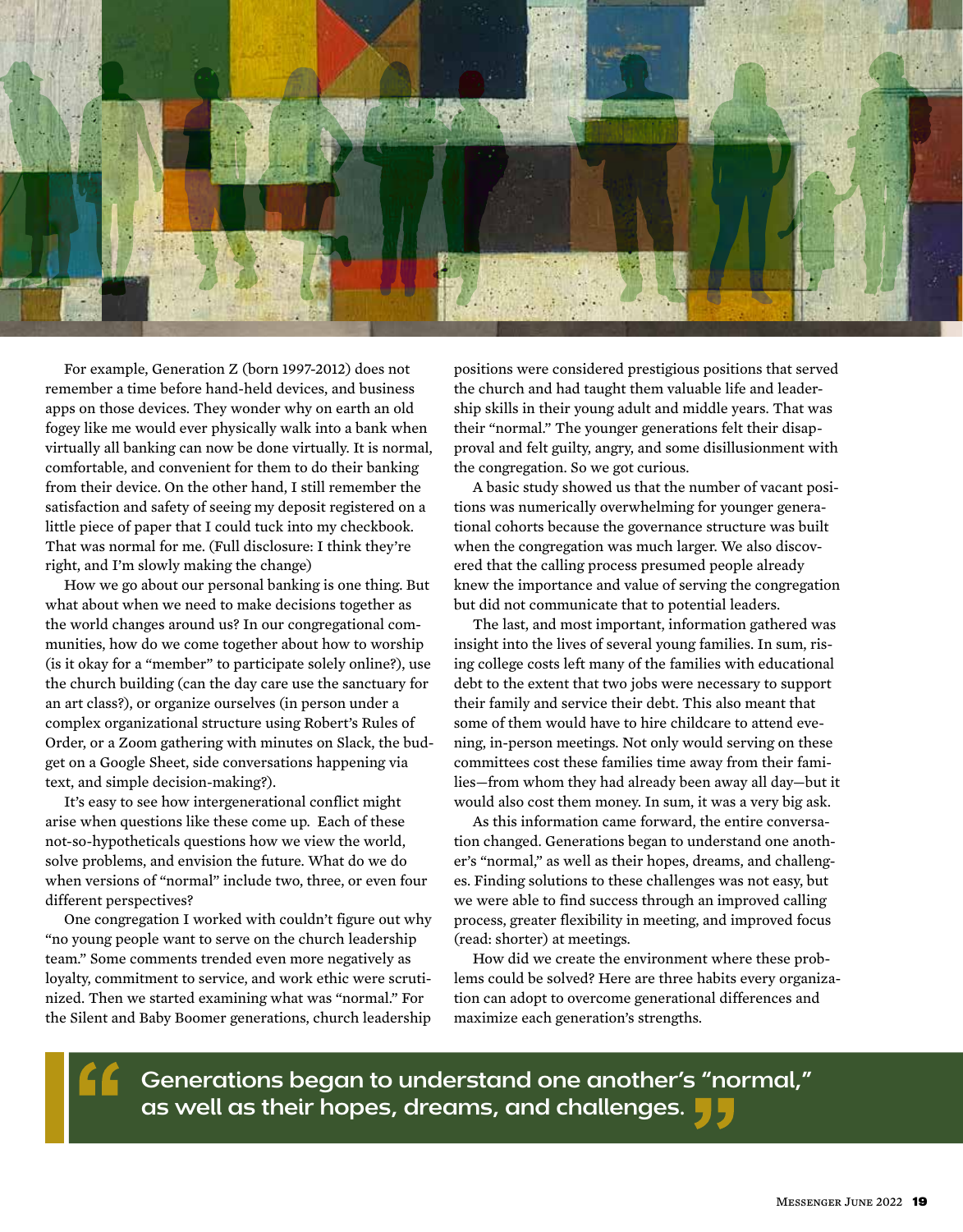

#### #1. Get curious not furious.

I encourage every organization I work with to practice this habit early and often, especially when it comes to conflict and decision-making. Asking questions of curiosity, even if just internally, probes assumptions about what is "normal." Admittedly, this can be thornier when it comes to something as dear as congregational practices and traditions. Nevertheless, it is the embodiment of humility: "I may not have all of the answers." "The way we've been doing it may have been effective for decades, but is it now?"

Curiosity asks non-leading questions, seeks input, gathers information, and listens deeply. When we develop and practice this skill personally, it will rub off on others. We will begin to create the setting where others can climb out of their positional trenches and begin solving problems together.

In the example above, it was easy for each generation to feel justified in their anger and assumptions. It was not a

matter of right or wrong; it was a gap in understanding solved through non-judgmental inquiry.

#### #2. Take the long view.

In Genesis–and much of the Hebrew Bible–there is a clear emphasis on the value of future generations. Time and again, the covenants and punishments alike between God and God's people are couched in terms that are strikingly forward-looking and framed in a generational context. To have peace and security (*shalom*) now is good. To experience shalom *for generations* is a tremendous blessing.

What would happen if we viewed church decisions, rivalries, and differences of preference from the generational long view, rather that the short view of what my generation prefers or feels comfortable with?

#3. Leverage the strengths of each generation. It should go without saying, but no one generation is better

# The generations

A brief look at today's most populous generations, and the events, technologies, and economic factors that shaped them:



#### Silent Generation

(Born 1928-1945. Current population 22 million, according to US Census data provided by Statista.com.) Shaped by the Great Depression and World War II, this generation is loyal to and gives a high level of trust and respect to institutions. They are willing to sacrifice for these institutions, including the church. They were grateful for employment and could often find a job for life. They grew up on radio and newspapers as their sources of entertainment and information. The car was cutting-edge technology for the masses. Through most of their lives the church was at the center of community, and family life and denominational affiliations were important and valued. Sixty-six percent belong to a church, according to Gallup studies.

## Baby Boomers

(Born 1946-1964. Current population 71 million.) Boomers believed they could change the world. Then they did just that as the largest generation ever in US history. Highly motivated by work, upward mobility, and status, they enjoyed unprecedented economic growth. They saw the Civil Rights and Women's movements make great strides and remember the moon landing, the golden era of television, and the advent of rock and roll. Boomers are accustomed to holding power. To wit, a Boomer held the US presidency for nearly 30 years straight (Biden is an almost-Boomer, but very young Silent Generation). Boomers are the richest and most influential generation. Many church buildings today were literally built on the promise of this numerically huge generation, and they fulfilled that promise—though many peeled away as church attendance and denominational affiliation became less important. Fifty-eight percent belong to a church.